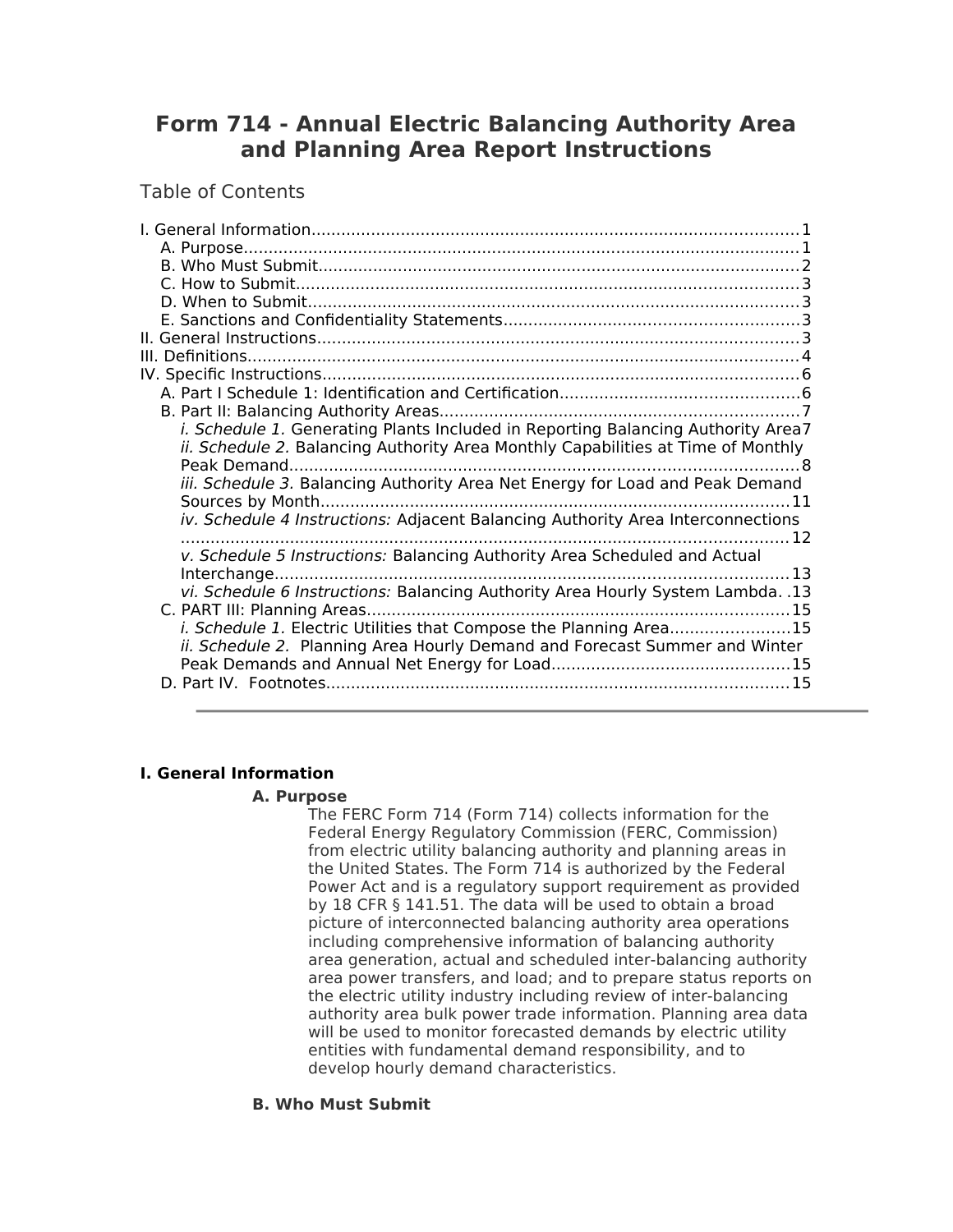# The schedules in this report shall be completed as follows:

### **i. Each balancing authority area must file Parts I, II and IV.**

These parts shall be completed by each electric utility that operates a balancing authority area and each group of electric utilities, which are bound together through pooling contracts, holding company operations or other contractual arrangements that operate a balancing authority area. In each balancing authority area there is generally one electric utility charged with operating the balancing authority area and its associated automatic generation balancing authority equipment. It is this utility that should complete Part I, II and IV. In some large power pools, the balancing authority area may be operated by an agency designated by the members, or by a holding company subsidiary. In these cases, these parts should be completed by the organization responsible for operating the balancing authority area. Electric utilities owning one or more generating plants located outside their balancing authority area, where the output is received and controlled by some other electric utility, should exclude such plants from consideration on Part II. The information pertaining to the excluded plant must be reported by the electric utility in whose area the plant is controlled.

### **ii. Each electric utility with its planning area annual peak demand greater than 200 megawatts (MW) must file Parts I, III and IV.**

Respondents should be those electric utilities charged with carrying out the resource planning and demand forecasts for the planning area. A typical respondent is an electric utility that is the principal resource planning and forecasting entity with an obligation to serve the planning area demands. The respondent could be supplying full and partial requirements wholesale power to other electric utilities.

In many instances, the information to be reported in Form 714 will have been reported to the respondent's regional reliability council. However, only utilities subject to the reporting requirements may submit a Form 714. Entities that are neither balancing authority area operators nor planning area operators, but who are authorized by their members to compile Form 714 data on their behalf, are required to make the data available to their balancing authority area operators and planning area operators in order that those area operators may file the data with the Commission.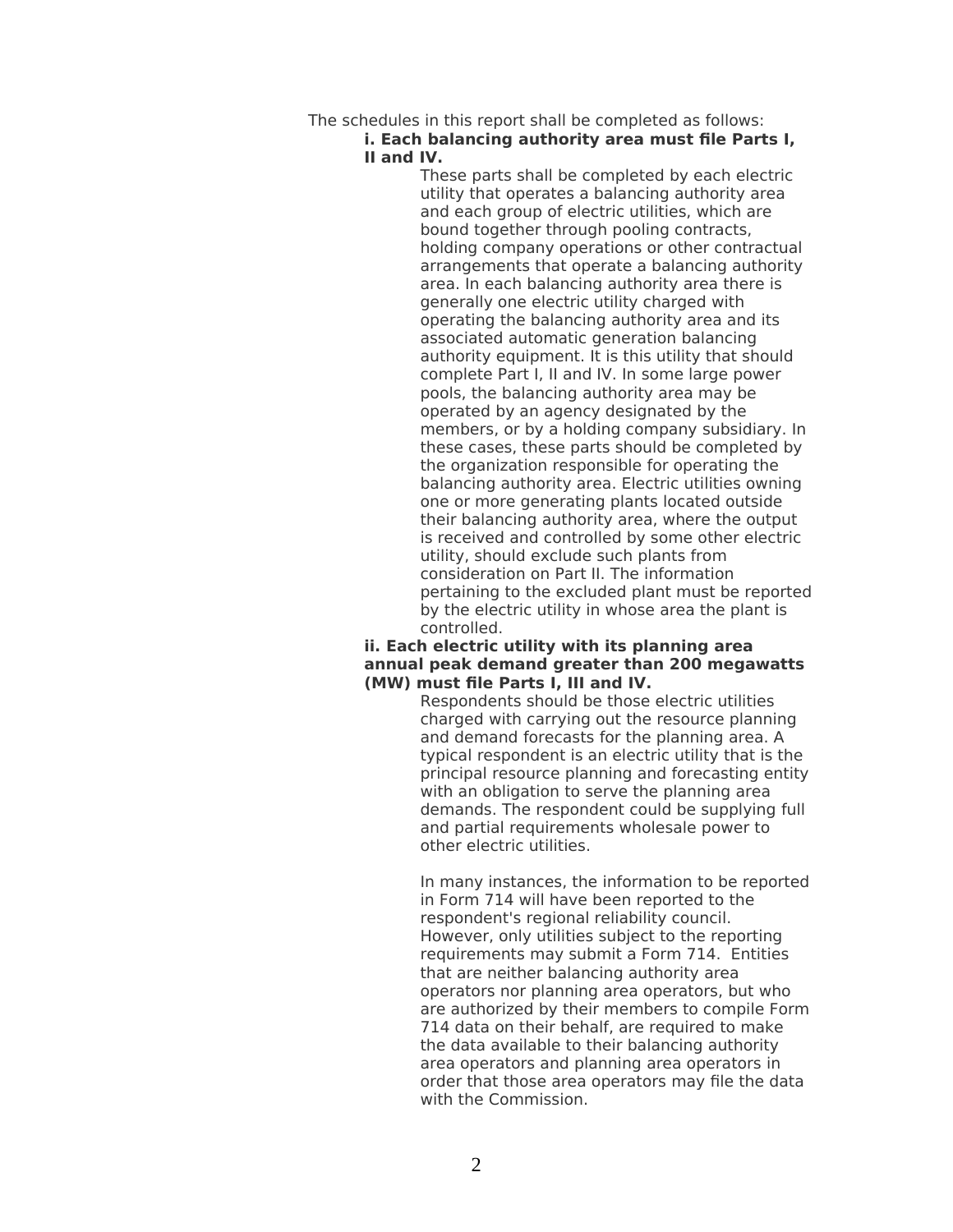### <span id="page-2-4"></span>**C. How to Submit**

Submit this form electronically through the Form 714 Submission Software. Retain one copy of the report for your files. For any resubmissions, submit the filing using the Form 714 Submission Software.

### <span id="page-2-3"></span>**D. When to Submit**

Submit this form on or before June 1 of the year following the calendar reporting year. Note: A one-time extension was given to July 16, 2007, to file the 2006 calendar year report.

### <span id="page-2-2"></span>**E. Sanctions and Confidentiality Statements**

This report is mandatory under the Federal Power Act. Late filing or failure to file, keep records, or comply with these instructions may result in criminal fines, civil penalties, and other sanctions as provided by law. Data reported on the Form 714 are not confidential.

### <span id="page-2-1"></span>**II. General Instructions**

Conducting a valid survey requires that all respondents provide data using the same frame of reference. Therefore, we need your help. Please thoroughly familiarize yourself with all of the data requested on this form and their applicable definitions and instructions BEFORE you begin to provide any of the data.

Report in whole numbers (no decimal values); the only exception is reporting system lambda data in Part II – schedule 6 where 2 decimal places are required.

Use a minus sign when reporting negative numbers.

Furnish information for the balancing authority area or planning area as it existed at the end of the calendar year (December 31). If part of the system was acquired during the year, report for that part of the system for the entire year, obtaining the information from the previous owner. If part of the system was disposed of during the year, and the respondent was not operating that part of the system at the end of the year, do not report on that part of the system.

Some utilities, particularly municipal and other government-operated utilities, maintain records on other than a calendar year basis. Whenever this form requests annual data, please provide such data on a calendar year basis. If monthly data are requested, please provide such data for the month and year indicated, not for the corresponding month within the fiscal year.

### <span id="page-2-0"></span>**III. Definitions**

### **A. Actual Interchange**

Metered electricity that flows from one balancing authority area to another.

### **B. Available Capability**

The maximum load-carrying ability exclusive of station use and planned, unplanned or other outage or derating.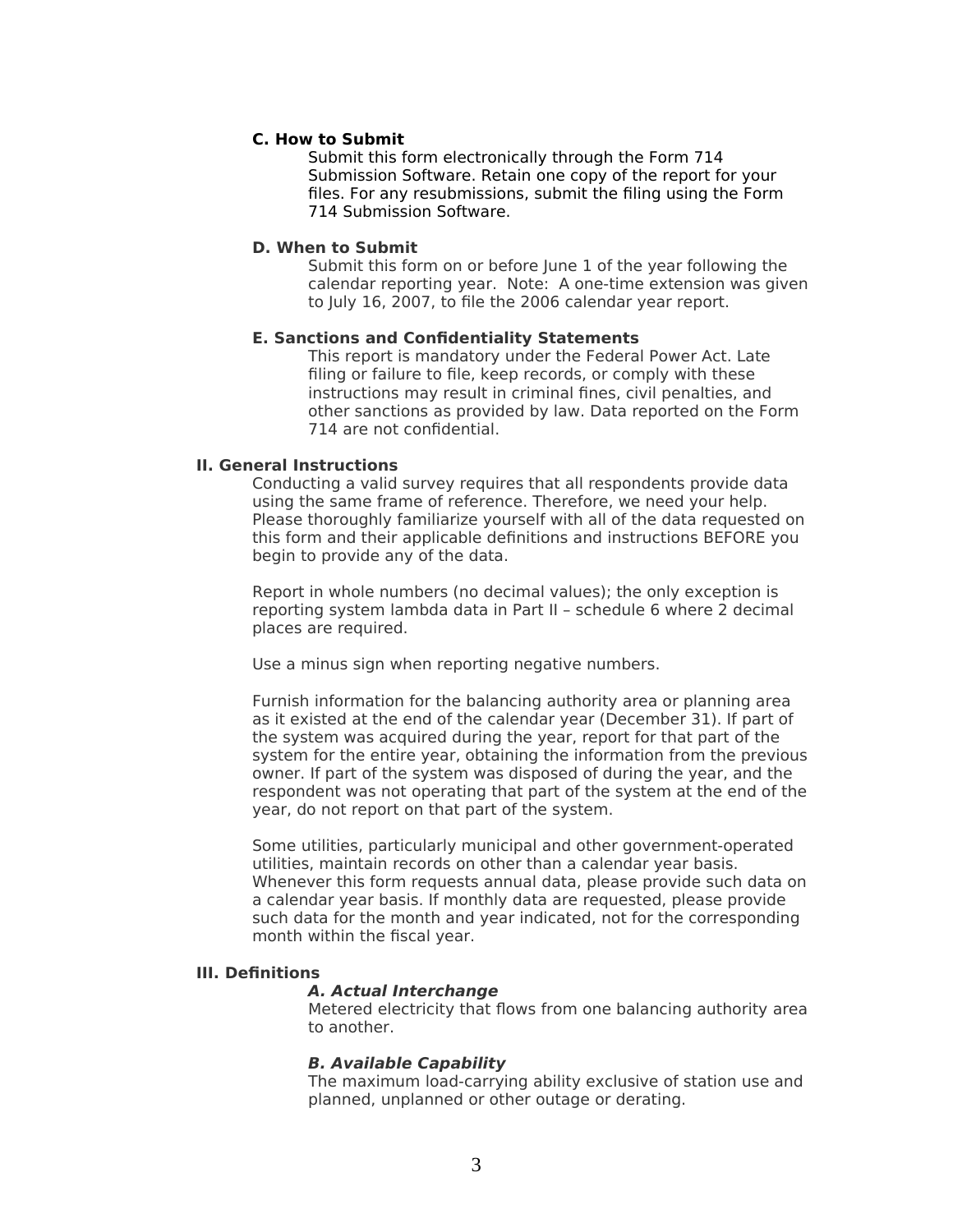### **C. Coincident Peak Demand**

Sum of two or more demands on individual systems that occur in the same demand interval.

### **D. Balancing Authority Area**

The area operator that is responsible for matching generation and load, responsible for maintaining scheduled interchange with other balancing authority areas, and that is responsible for maintaining the frequency in real-time, of the electric power systems.

### **E. Demand**

The rate at which electric energy is delivered to or by a system, part of a system, or piece of equipment, at a given instant or averaged over any designated period of time.

### **F. Dynamically-Scheduled Plant**

An electric generating plant in another balancing authority area whose output matches a continuously adjusted schedule in real time effectively making the plant a part of the respondent's balancing authority area.

### **G. Electric System**

The physically connected generation, transmission, distribution and auxiliary facilities that are operated as an integrated unit under single balancing authority, management, or operating supervision. For purposes of this report, electric system may consist of one or more electric utilities. An "electric utility" means a corporation, person, agency, authority, or other legal entity or instrumentality that owns and/or operates facilities within the United States for the generation, transmission, distribution, or sale of electric energy primarily for use by the public.

### **H. Firm Capability (Unit/System)**

The commitment of generation service to a customer under a contractual agreement to which the parties to the service anticipate no planned interruption. The allocation of the utility's resources may be system wide, or only for a named unit; the time of availability is usually prescribed as well.

### **I. Firm Power (Sales/Purchases)**

Electric power intended to meet the demand requirement of a utility's customers; there is no planned interruption of service with this type of sale/purchase. Utilities may sell/buy capacity for a limited duration and time to other utilities.

### **J. Full Requirements Customer**

A wholesale customer without other generating resources whose electric energy supplier is the sole source of long-term firm power for the customer's service area. The terms and conditions of sale are equivalent to the supplier's obligations to its own retail service, if any.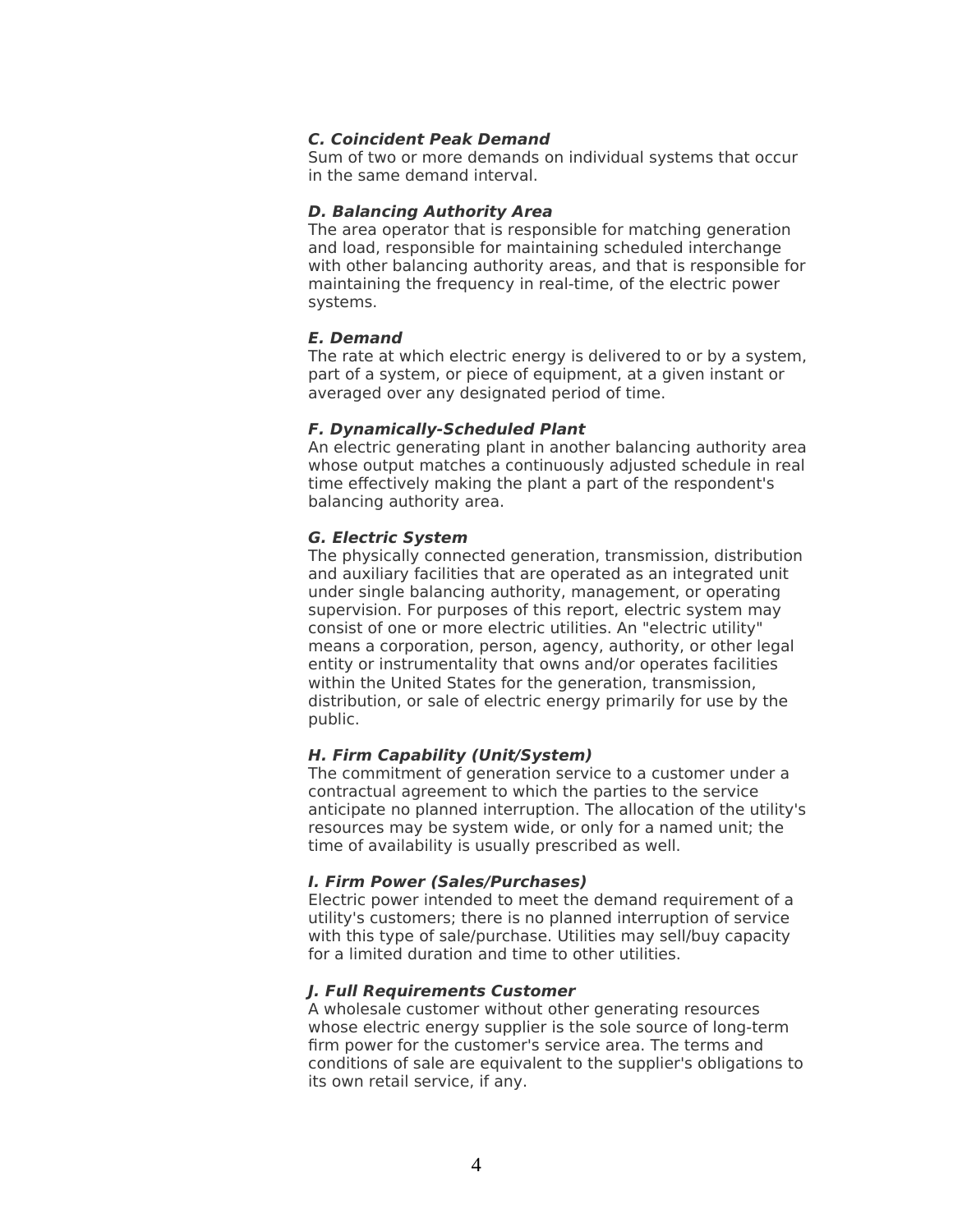#### **K. Interchange**

Electricity that flows from one balancing authority area to another.

#### **L. Load**

The amount of electrical power delivered or required at any specified point or points on a system. The requirement originates at the energy-consuming equipment of the customer.

### **M. Net Capability**

The maximum load-carrying ability, exclusive of station use, under specified conditions for a given time interval independent of the characteristics of the demand. (Capability is determined by design characteristics, physical condition, adequacy of prime mover, energy supply, and operating limitations such as cooling and circulating water supply and temperature, headwater and tailwater elevations, and electrical use.)

### **N. Net Energy for Load (Generic)**

This is the electric energy requirements of the system, which is defined as the system net generation plus energy received from others less energy delivered to others. It includes system losses but excludes energy required for the filling of reservoirs at pumped-storage plants.

## **O. Net Energy for Load (Balancing Authority Area)**

The net generation plus actual interchange received minus actual interchange delivered within the boundaries of the balancing authority area.

### **P. Net Energy for Load (Planning Area)**

The amount of energy required by the reported utility or group of utilities' retail customers in the system's service area plus the amount of energy supplied to full and partial requirements utilities (wholesale requirements customers) plus the amount of energy losses incurred in the transmission and distribution.

### **Q. Net Generation**

Gross generation less plant use, measured at the high-voltage terminals of the station's step-up transformer. The energy required for pumping at pumped-storage plants is regarded as plant use and must be deducted from the gross generation. Generation from auxiliary and start-up generators should not be reported.

### **R. Other Outage and Derating**

Refers to generators that are normally in an operating or standby status, but are unavailable for all reasons other than planned and unplanned outages, including transmission limitations at the generating plant, disruptions in fuel supplies of energy sources, environmental considerations etc.

### **S. Partial Requirements Customer**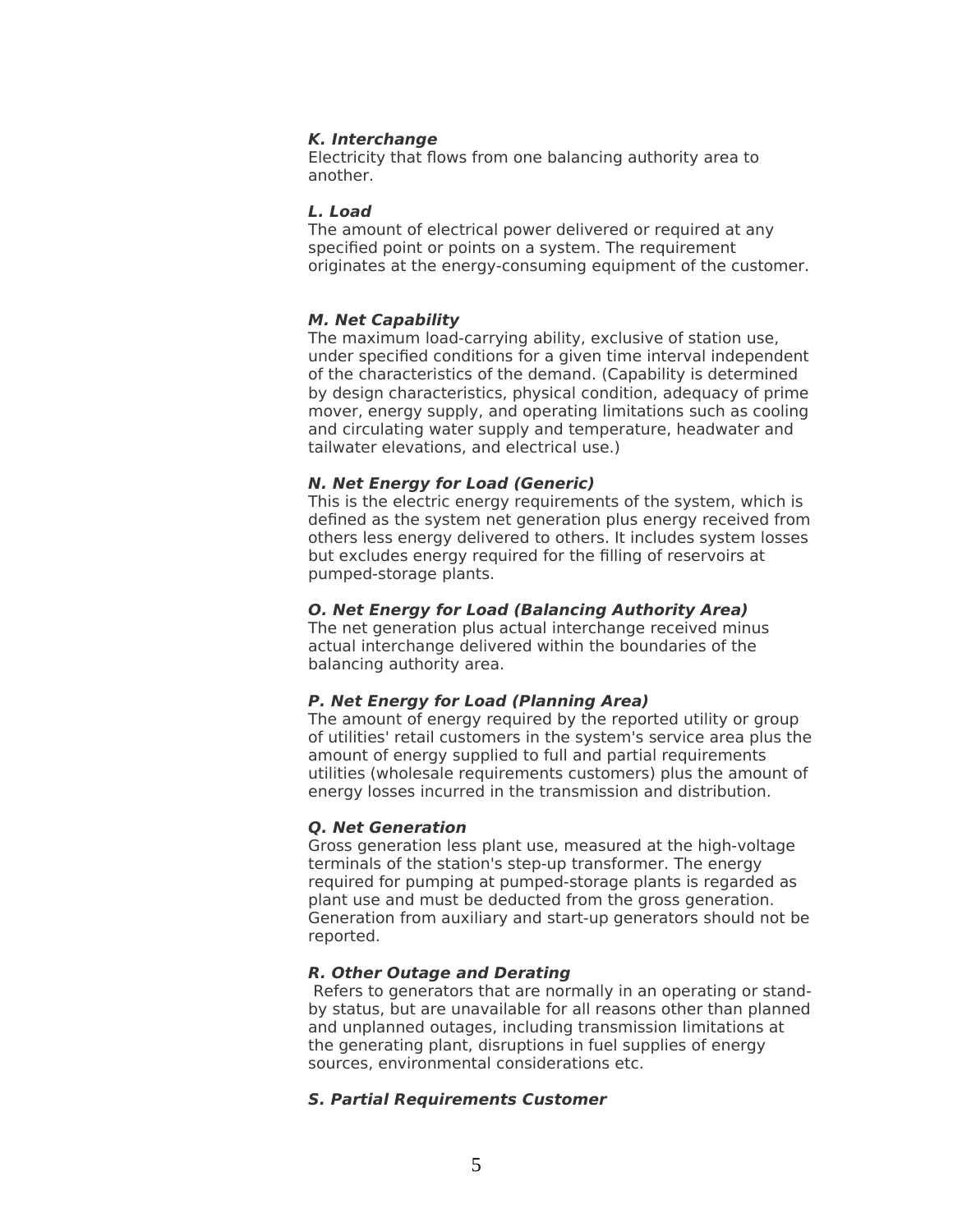A wholesale customer with generating resources insufficient to carry all its demand and whose energy seller is a long-term firm power source supplemental to the customer's own generation or energy received from others. The terms and conditions of sale are similar to those for a full requirements customer.

#### **T. Peak Demand**

The largest electric power requirement (based on net energy for load) during a specific period of time, usually integrated over one clock hour and expressed in megawatts (MW).

#### **U. Planned Outage and Derating**

Refers to generators that are normally in an operating or standby status, but are derated or unavailable due to routine service or planned maintenance.

#### **V. Planning Area**

The electric system wherein an electric utility is responsible for the forecasting of system demands and has the obligation to provide the resources to serve those demands.

#### **W. Scheduled Interchange**

Electricity scheduled to flow between balancing authority areas, usually the net of all sales, purchases, and wheeling transactions between those parties at a given time.

### **X. Unplanned Outage and Derating**

Refers to generators that were derated or out-of-service for unplanned reasons, due to mechanical failures.

### <span id="page-5-1"></span>**IV. Specific Instructions**

# <span id="page-5-0"></span>**A. Part I Schedule 1: Identification and Certification**

**i. Respondent Identification.** FERC utility code and name.

### **ii. Respondent Type.**

Check the appropriate categories.

### **iii. Balancing Authority Area.**

Enter/verify the name of the balancing authority area reporting. Use names as provided in the NERC Operating Manual, for example.

#### **iv. Planning Area.**

Enter/verify the name of the planning area reporting. If the planning area and balancing authority area are identical, then these names may be identical.

### **v. Respondent Address.**

Enter the respondent's address. Include an attention line, room number, building designation, etc. to facilitate the future handling and processing of this form.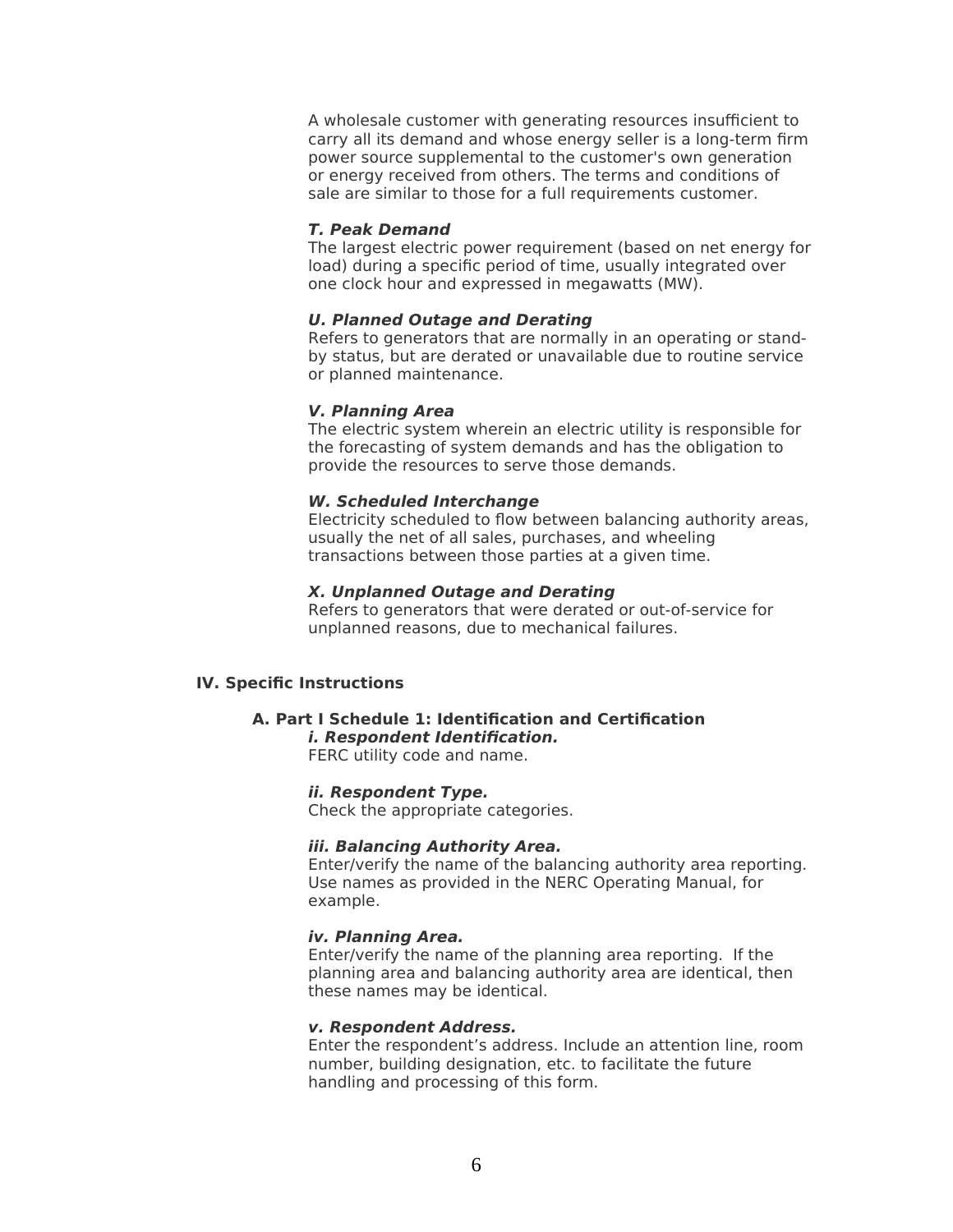#### **vi. Contact person.**

Enter/verify the name, title, E-mail address and telephone number of the individual to be contacted concerning the information provided on this form.

#### **vii. Certifying official.**

Enter/verify the name and title of the certifying official. The certifying official must date the form.

### <span id="page-6-1"></span>**B. Part II: Balancing Authority Areas**

<span id="page-6-0"></span>*i. Schedule 1.* Generating Plants Included in Reporting Balancing Authority Area

This schedule identifies each power plant whose output is telemetered and monitored by the respondent (balancing authority area operator). This would include all generation, located within the respondent's balancing authority area, under automatic generation balancing authority either directly or indirectly through satellite balancing authority facilities, all dispatchable generation by the balancing authority area operator either directly or indirectly, and all other balancing authority area generation resources whose output is presumably significant enough to be continuously monitored for balancing authority area operations. Also, include any generation outside your balancing authority area which is dynamically scheduled. Do not list generation located outside your balancing authority area which you jointly own, but is not dynamically scheduled. Energy received from this generation should be reported as interchange.

The total output of such generation plus the net of transfers would then be the balancing authority area net load. Other generation within the balancing authority area not reported here and thus not included within the total reported output would then presumably be reflected in the demand as "negative demand."

> **Column b.** List the name of each electric utility operating power plant within the respondent's balancing authority area whose output is telemetered and monitored by the respondent (balancing authority area operator) and outside the respondent's balancing authority area which is dynamically scheduled.

**Column c.** List for each electric utility identified in column b, the name of each such generating plant (or unit if units at a plant are dispatched separately) that is internal to your balancing authority area or dynamically scheduled as part of your balancing authority area. The monthly and annual output of these plants when summed in your balancing authority area should be identical to the monthly and annual net generation reported in Schedule 3, column c.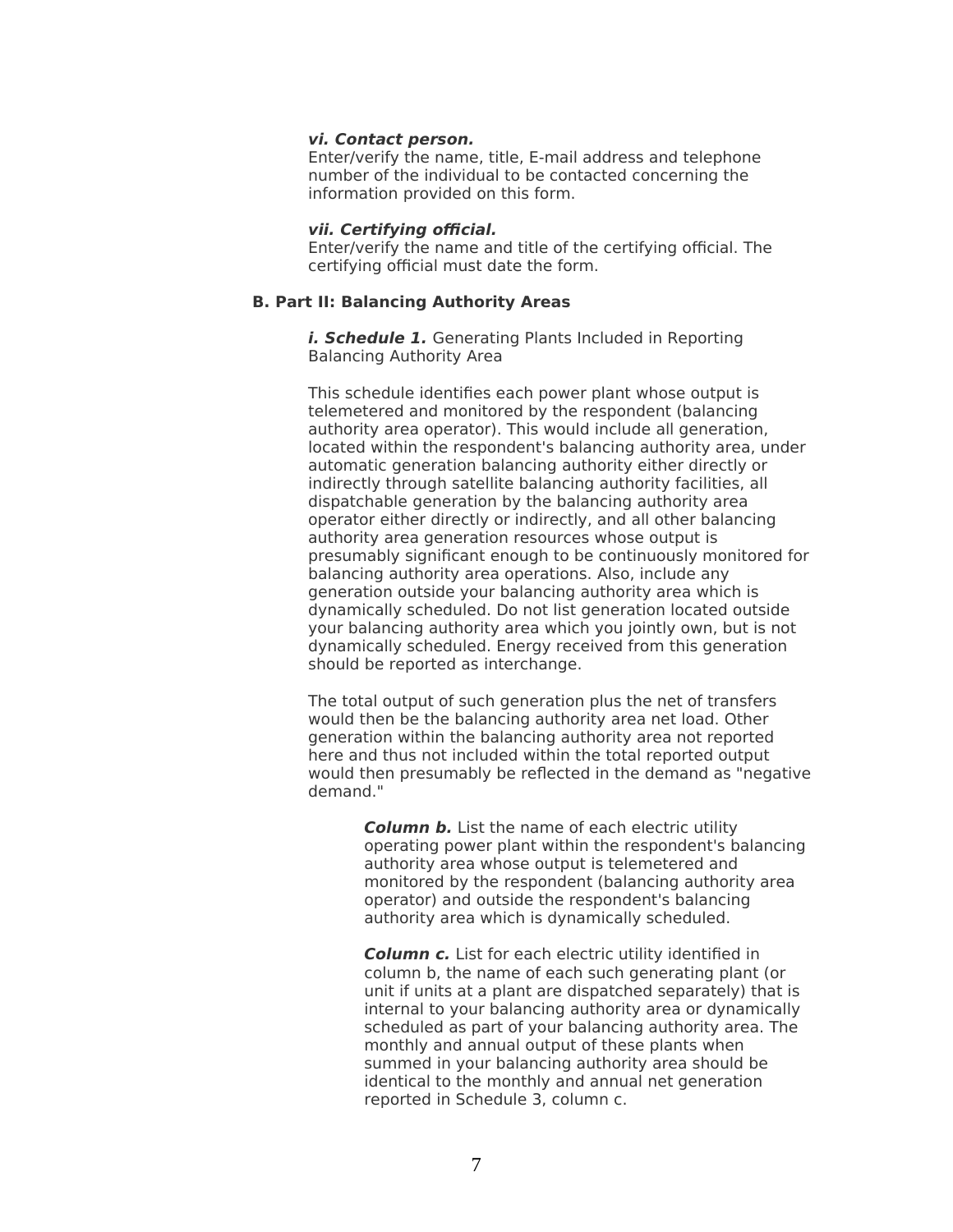**Column d.** Enter the available capability at the time of the annual peak demand of each plant identified in column c. The available capability requested is at the time of balancing authority area annual peak demand for whatever fuel is then being used. This total should equal the value reported in Schedule 2, column c, "Available Capacity," for the month with the annual peak demand. Any differences must be explained in a footnote.

**Column e.** Enter the net demand on each plant at the time of the Balancing Authority Area's annual peak demand. The respondent should report by plant, the aggregate of the demands placed upon the generators located in the power plant identified in column c. If no generators in a plant were operating at the time of the annual peak demand, then report the integrated demand as zero (0) for that plant. If a non-operating plant was drawing power from the grid, report the amount as a negative number. Provide a total as a last line. This total should equal the value reported in Schedule 3, column f, "Output of Generating Plants," for the month with the annual peak demand. Any differences must be explained in a footnote.

<span id="page-7-0"></span>**ii. Schedule 2.** Balancing Authority Area Monthly Capabilities at Time of Monthly Peak Demand

Schedule 2 collects the net generating capability available to the respondent to meet the balancing authority area demand and composition of internal and external resources available and on reserve. The capability data are requested at the time of the monthly hourly peak demands, where the peak demand is defined to be that 60-minute integrated time period when the net energy for load (NEL) as computed in Schedule 3, column (e), was the greatest. Available and unavailable capability are requested as well as available or unavailable unit or firm capability commitments.

Net capability is the steady hourly output which a generating unit is expected to supply to demand, exclusive of station use, under specified conditions, without exceeding limits of temperature and stress. Net capability should be based on average water conditions for thermal-electric plants and on average or median flow conditions for hydroelectric plants. Capability should be differentiated from nameplate rating which defines the output that the manufacturer guarantees the generator will produce under a defined set of conditions and remains fixed. Capability measures the amount of power that the generating unit can actually produce. This will likely be more or less than its rating due to atmospheric conditions, the characteristics of the fuel consumed, etc.

A generating unit may operate at reduced capability. In these cases, the respondent should split the capability between "available" (column c) and "unavailable" (columns d, e and f).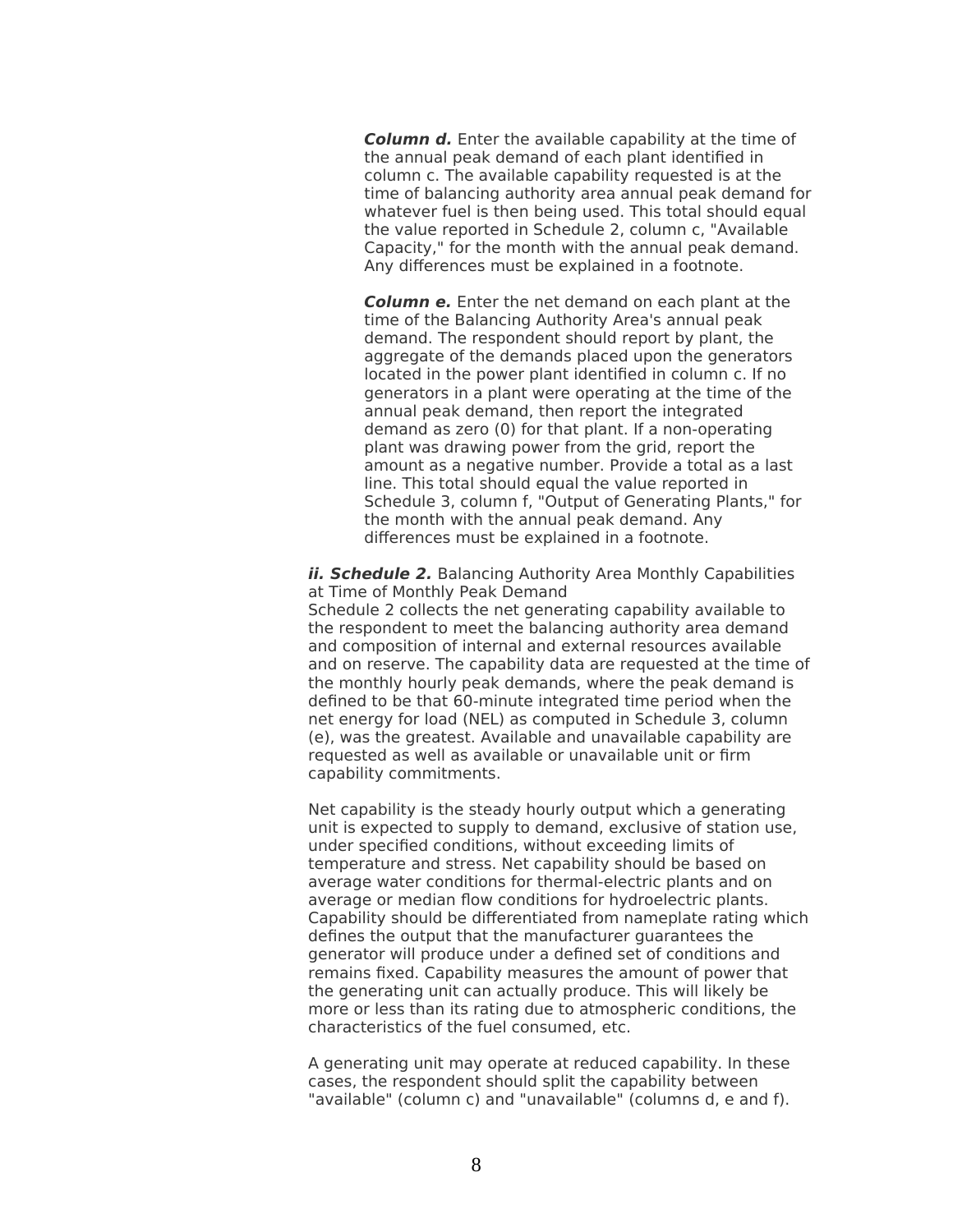The capability data reported should reflect the respondent's best estimate of the capability that was available at that time given the then current operating conditions, not a fixed value based on extensive testing. If a generator was not operating at the time of the monthly peak demand, the respondent should estimate the capability that the generator would have been assigned if it had been operating. Further, if a portion of a generator's total estimated capability was unavailable due to a temporarily reduced rating, estimate the available and unavailable portions of the generator's capability as of the time of the monthly peak demand.

> **a. Column c.** Report, in megawatts, by month, the aggregated available capability of those generators within the respondent's balancing authority area or dynamically scheduled as part of your balancing authority area as identified by plant in Schedule 1. Available capability refers to operating generators and those on stand-by that could have been made operational if needed. Available capability does not include generators in a test status, even if they were producing power at the time of the peak demand. Include any appropriate non-utility power producer capabilities.

**b. Columns d, e, and f.** Report, in megawatts, by month, the aggregated capability of those generators within the respondent's balancing authority area or dynamically scheduled as part of your balancing authority area as identified by plant in Schedule 1, but were unavailable to satisfy the demand at the time of the balancing authority area's peak demand. Report separately the capability that was unavailable for "planned or scheduled" reasons from that unavailable for "unplanned or forced outage" and "other" reasons. Derating of units also should be separated into planned maintenance conditions, unplanned events and other reasons.

> **1. Column d.** Planned outage refers to generators that are normally in an operating or stand-by status, but were unavailable for service due to routine and planned maintenance. Planned derating refers to removal of a generator component for repairs which were scheduled well in advance and are of a predetermined duration. These represent capability that the balancing authority area did not expect to have available to satisfy its demand at the time of the monthly peak demand.

> **2. Column e.** Unplanned outage refers to generators that were out-of-service for unplanned reasons, due to mechanical failures. Unplanned derating refers to an unplanned generator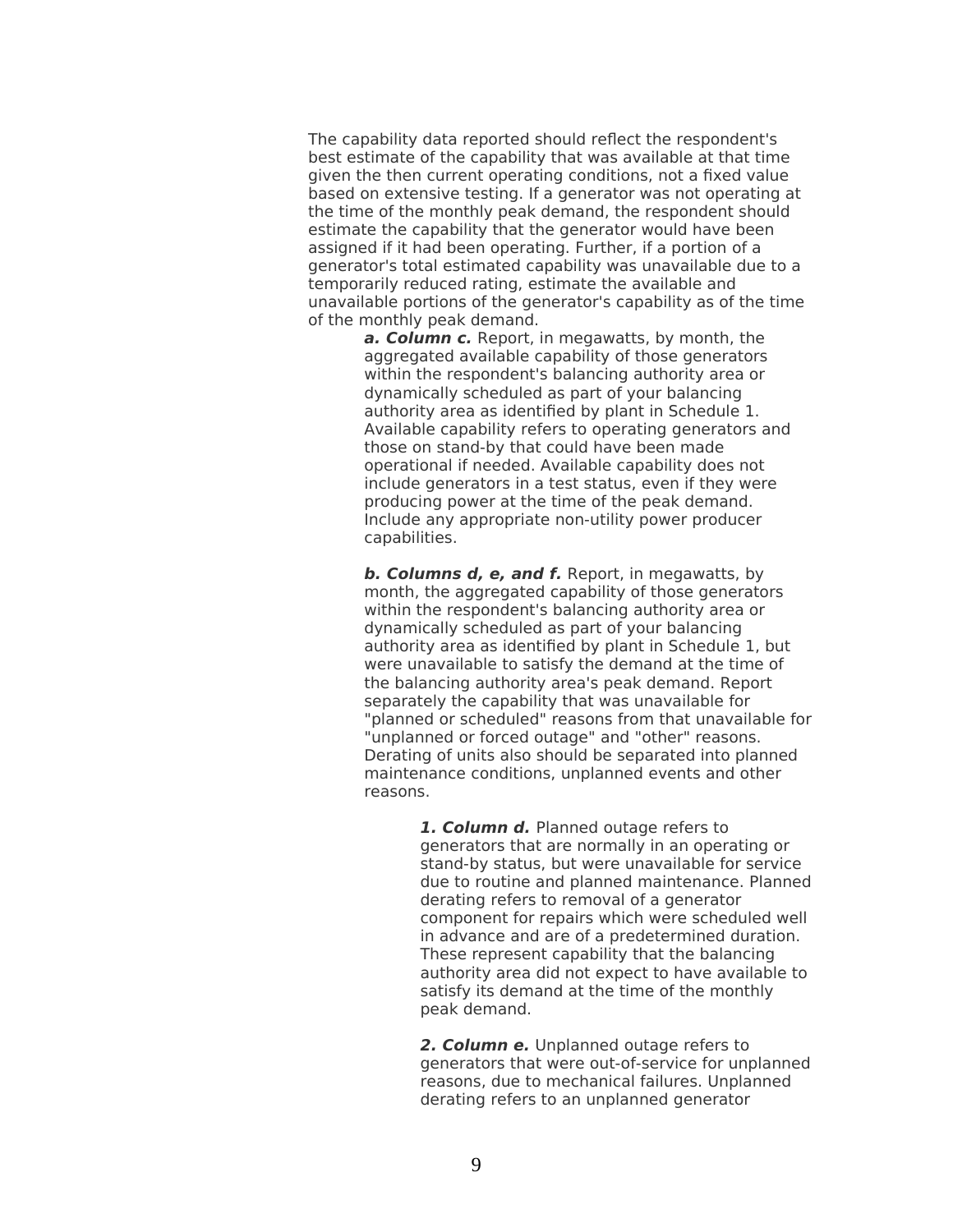component failure which required that the load on the unit be reduced.

**3. Column f.** Other outage refers to generators that were out-of-service for reasons other than planned or unplanned outages, including transmission limitation at the generating plant, disruptions in fuel supplies or energy sources, environmental considerations, etc. Other derating refers to other conditions which required that the load on the unit be reduced.

**c. Column g.** This column is the automatically calculated sum of Columns c, d, e, and f to arrive at the balancing authority area's internal total net generation capability.

### **d. Columns h and i.**

**1. Column h.** If the respondent had capacity available that could be scheduled into its balancing authority area that could be traced to a particular generator operated within another balancing authority area or firm power commitment, and the respondent did not treat it as part of its balancing authority area's internal capability, then the capability from that generator or firm power commitment should be reported here. Generating capacity within the respondent's balancing authority area or firm power commitments to other balancing authority areas at the time of the respondents monthly peak demand are to be reported as a negative. If there are commitments into and out of the respondent's balancing authority area, provide a net figure. However, if that capacity or any portion of it was not available for any reason, then the corresponding capability should NOT be included in this column, rather it should be reported in column i.

**2. Column i.** This column reports the firm power capability not available to the respondent from sources external to the balancing authority area, at the time of the monthly peak demand based on NEL. Conversely, if the respondent sold firm capacity that was not taken because it was unavailable, and it was included as a part of the balancing authority area's internal capability, then the capability from that un-taken firm power sale should be reported here as a negative value.

**e. Column j.** This column is the automatically calculated respondent's total capability in megawatts, whether or not totally available, that is committed to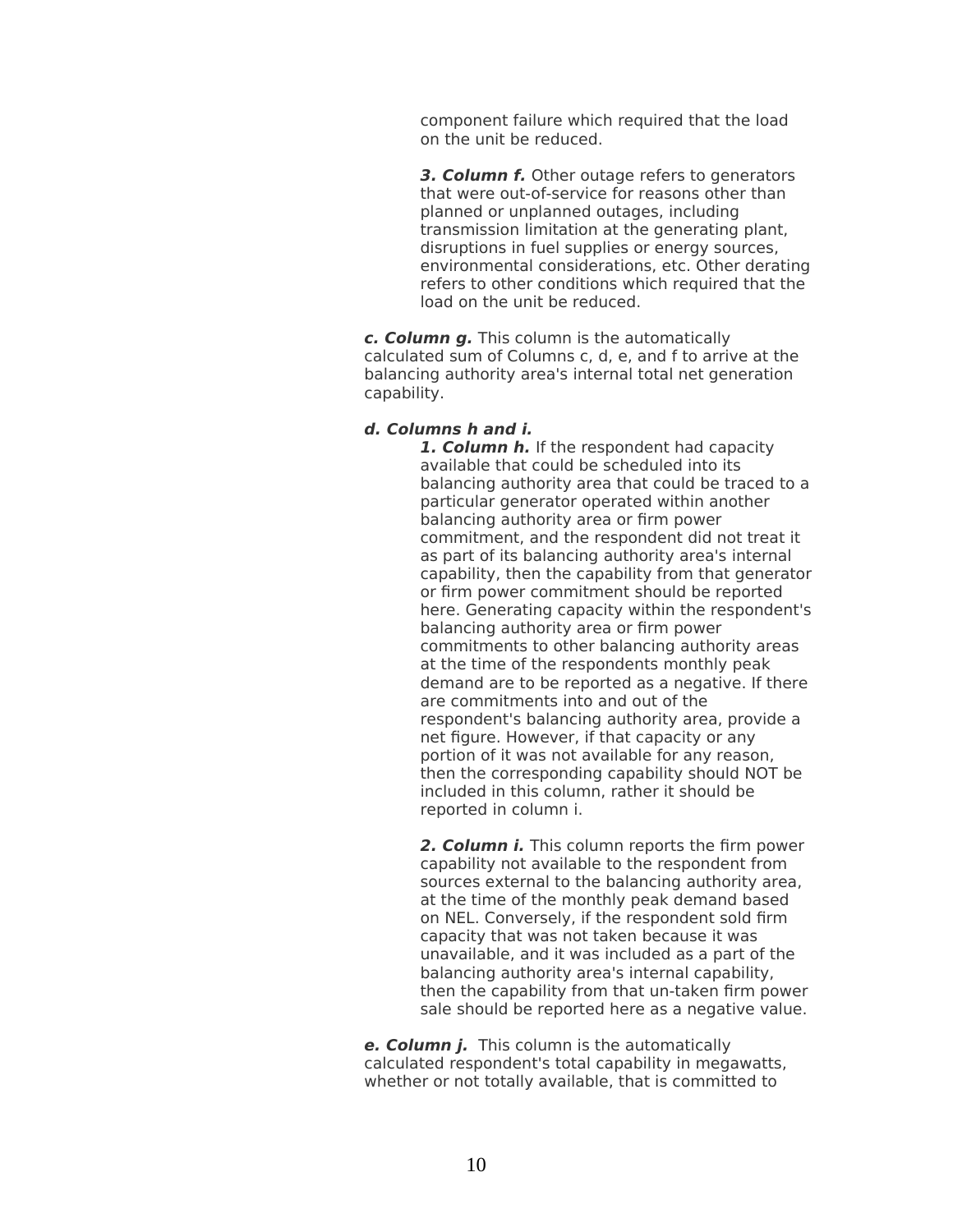meet the monthly balancing authority area peak demand (the total of column  $q + h + i$ )

<span id="page-10-0"></span>**iii. Schedule 3.** Balancing Authority Area Net Energy for Load and Peak Demand Sources by Month

This schedule covers all generation assigned to your balancing authority area, and actual interchange with other balancing authority areas, to determine the net energy for load in your balancing authority area.

> **a. Column c.** Enter the monthly net generation, internal to the balancing authority area from those plants as identified in Schedule 1, including any external generation which is dynamically scheduled as part of your balancing authority area, less any generation in your balancing authority area dynamically scheduled as part of another balancing authority area. Indicate in a footnote if there are substantial amounts of internal generation whose output is not telemetered to the balancing authority area's control center and thus not included in net generation.

> **b. Column d.** Enter the monthly net actual interchange received by members of your balancing authority area from suppliers (utilities or non-utility generators) in other balancing authority areas. The amounts should reflect actual interchange (see definition) rather than scheduled interchange. Receipts should not include the physical transfer into the balancing authority area of dynamically scheduled generation owned by utilities in the balancing authority area and deliveries should not include generation in your balancing authority area dynamically scheduled as part of other balancing authority areas. Total actual interchange should equal the difference between the totals for columns (e) and (f) on Schedule 5. Any difference must be explained in a footnote.

> **c. Column e.** Automatically generated sum of columns c  $\&$  d.

> **d. Column f.** This column reports the megawatts of output for the generating plant's energy reported in column c. The value for the month of the annual peak should equal the total of all plant integrated net loads reported on Schedule 1, column (e). Any difference must be explained in a footnote.

**e. Column g.** If unit or firm purchase transactions were made from utilities external to the balancing authority area during the hour of the balancing authority area's monthly peak demand, then report the amount in megawatts.

**f. Column h.** If unit or firm sales transactions were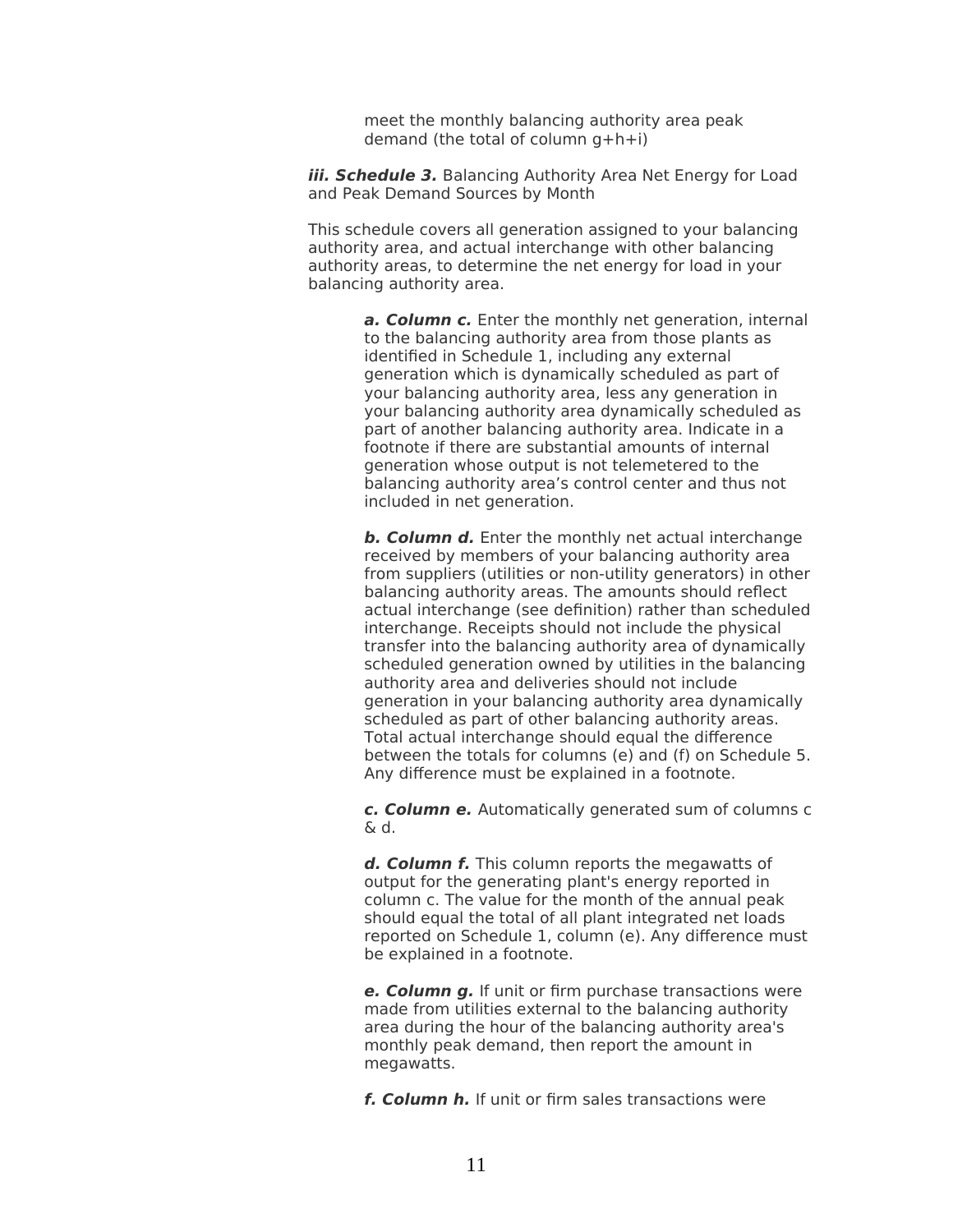made to utilities external to the balancing authority area during the hour of the balancing authority area's monthly peak demand, then report the amount in megawatts.

**g. Column i.** Report the megawatts of net of non-firm transactions and inadvertent interchange with utilities external to the balancing authority area during the time of the balancing authority area's monthly peak demand. The amount will be positive for an in-flow and negative for an outflow.

**h. Column j.** Automatically generated respondent's monthly peak demand in megawatts which is defined to be that 60-minute integrated time period when the balancing authority area's NEL is the greatest.

i. **Column k.** Report, in megawatts, the respondent's monthly minimum demand based on net energy for load under normal operating conditions.

<span id="page-11-0"></span>**iv. Schedule 4 Instructions:** Adjacent Balancing Authority Area Interconnections

> a. **Column b.** Enter/verify the name of the adjacent interconnected balancing authority area. Use proper names to identify these balancing authority areas, as provided in the NERC Operating Manual, for example. Do not use the name of a transmission line owner if it is different from the balancing authority area name.

> **b. Column c.** Enter/verify each individual line or bus name interconnecting each balancing authority area identified in Column b. Use common industry naming for lines, e.g., Bakerton - Bolivar No. 1 & 2, and naming for a bus, e.g. Potomac Bus. Note that the example line is a double circuit line.

**c. Column d.** Enter/verify the line or bus operating voltage.

<span id="page-11-1"></span>**v. Schedule 5 Instructions:** Balancing Authority Area Scheduled and Actual Interchange

> **a. Column b.** Enter/verify the names of all interconnected balancing authority areas and balancing authority areas with which interchanges were scheduled. Use balancing authority area names as provided in the NERC Operating Manual, for example. Do not list utilities or non-utilities which are not balancing authority areas. If these entities are located within the respondent's balancing authority area they should either be treated as generation, load or negative load.

> **b. Columns c and d.** Enter in Column c the total annual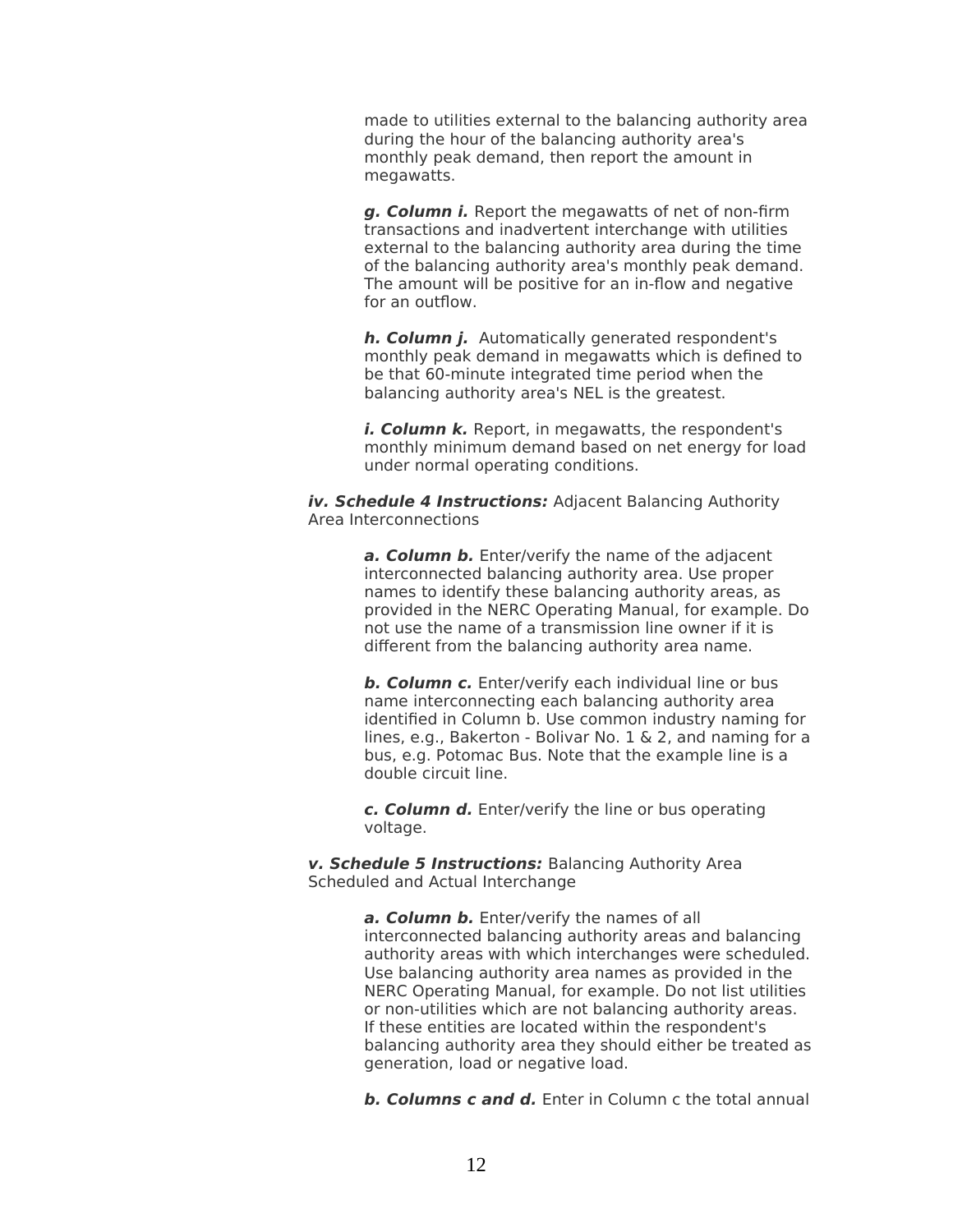energy that was scheduled into the respondent's balancing authority area from the balancing authority area identified in column b, and, similarly for the annual energy that was scheduled to that balancing authority area in column d. Note: Scheduled interchange may occur with **non-adjacent** balancing authority areas.

**c. Columns e and f.** Enter in column e the actual metered electricity that flowed from the adjacent balancing authority area reported in column b into your balancing authority area. Enter in column f the actual metered electricity that flowed from your balancing authority area to the adjacent balancing authority area listed in column b. The difference between the totals should equal the total of column (d) on Schedule 3. Any difference must be explained in a footnote.

#### <span id="page-12-0"></span>**vi. Schedule 6 Instructions:** Balancing Authority Area Hourly System Lambda

Enter in columns (c) to (z) the balancing authority area's system lambda, in dollars per megawatthour, calculated for each hour of the day starting with 1 a.m. on January 1. This schedule will have 365 records (or 366 for a leap year) with 24 hourly lambda values reported per day for each day of the year. The hourly lambda data calculations for each day is based on the respondent observing "standard time" for its respective time zone for the entire year even though it may have observed "daylight savings time" for part of the year. Respondents must denote in column (b) the actual time zone observed for each day (e.g., EST, EDT, CST, CDT, etc.).

### **a. Balancing Authority Area Hourly System**

**Lambda.** For balancing authority areas where demand following is primarily performed by thermal generating units, the system lambda is derived from the economic dispatch function associated with automatic generation control performed at the balancing authority area's controlling utility or pool control center. Excluding transmission losses, the fuel cost (\$/hr) for a set of online and loaded thermal generating units (steam and gas turbines) is minimum **[\(1\)](http://www.ferc.gov/docs-filing/eforms/form-714/instructions.asp#N_1_%23N_1_)** when each unit is loaded and operating at the same incremental fuel cost (\$/MWh) **[\(2\)](http://www.ferc.gov/docs-filing/eforms/form-714/instructions.asp#N_2_%23N_2_)** with the sum of the unit loadings (MW) equal to the system demand plus the net of interchange with other balancing authority areas. This single incremental cost of energy is the system lambda. System lambdas are likely recalculated many times in one clock hour. However, the indicated system lambda occurring on each clock hour would be sufficient for reporting purposes.

Provide, as a footnote to the first lambda data cell in Part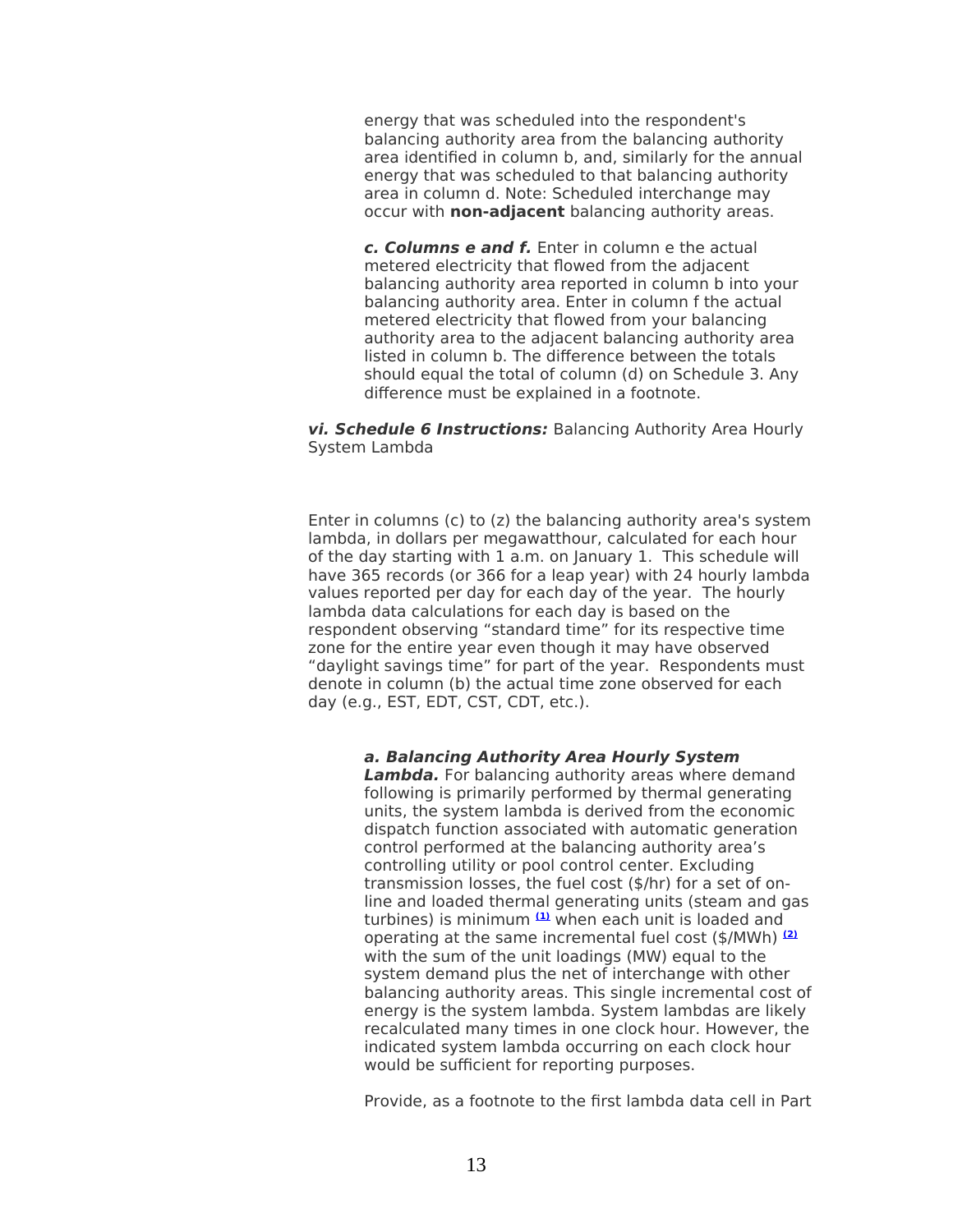II Schedule 6, an explanation describing the reason for the unavailability of system lambda information. The Commission expects that all Energy Management Systems, with proper instructions, can record the system lambda being used for economic dispatch of the balancing authority area's thermal units.

Respondents should be able to report system lambda, along with the other information reported on a balancing authority area basis that describe the operation of such areas from information that should be readily available. The Commission is not requesting Respondents to develop incremental or marginal cost (either short or long term) according to any formula. Nor is the Commission requesting "avoided cost rates" that electric utilities file with state commissions or otherwise make available for prospective qualified facilities.

**b. Description of Economic Dispatch.** Provide a detailed description of how the Respondent calculates system lambda. For those systems that do not use an economic dispatch algorithm and do not have a system lambda, provide in writing a detailed description of how balancing authority area resources are efficiently dispatched.

# <span id="page-13-2"></span>**C. PART III: Planning Areas**

<span id="page-13-1"></span>*i. Schedule 1.* Electric Utilities that Compose the Planning Area

Part III respondents should be those electric utilities charged with carrying out the resource planning and demand forecasts for the electric system consisting of the electric utilities identified on this schedule. This should include all full requirements customers and any partial requirements customers which rely on their supplier to plan for incremental demand requirements.

> **a. Column b.** Identify all the electric utilities, including the respondent that the respondent includes in its planning area.

**b. Columns c and d.** Based on the planning area's seasonal peak demands, enter in columns c and d the annual summer and winter coincident peak demands, respectively, for each utility identified in column b.

<span id="page-13-0"></span>**ii. Schedule 2.** Planning Area Hourly Demand and Forecast Summer and Winter Peak Demands and Annual Net Energy for Load

**a. Planning Area Hourly Demand.** Respondents must submit hourly demand data.